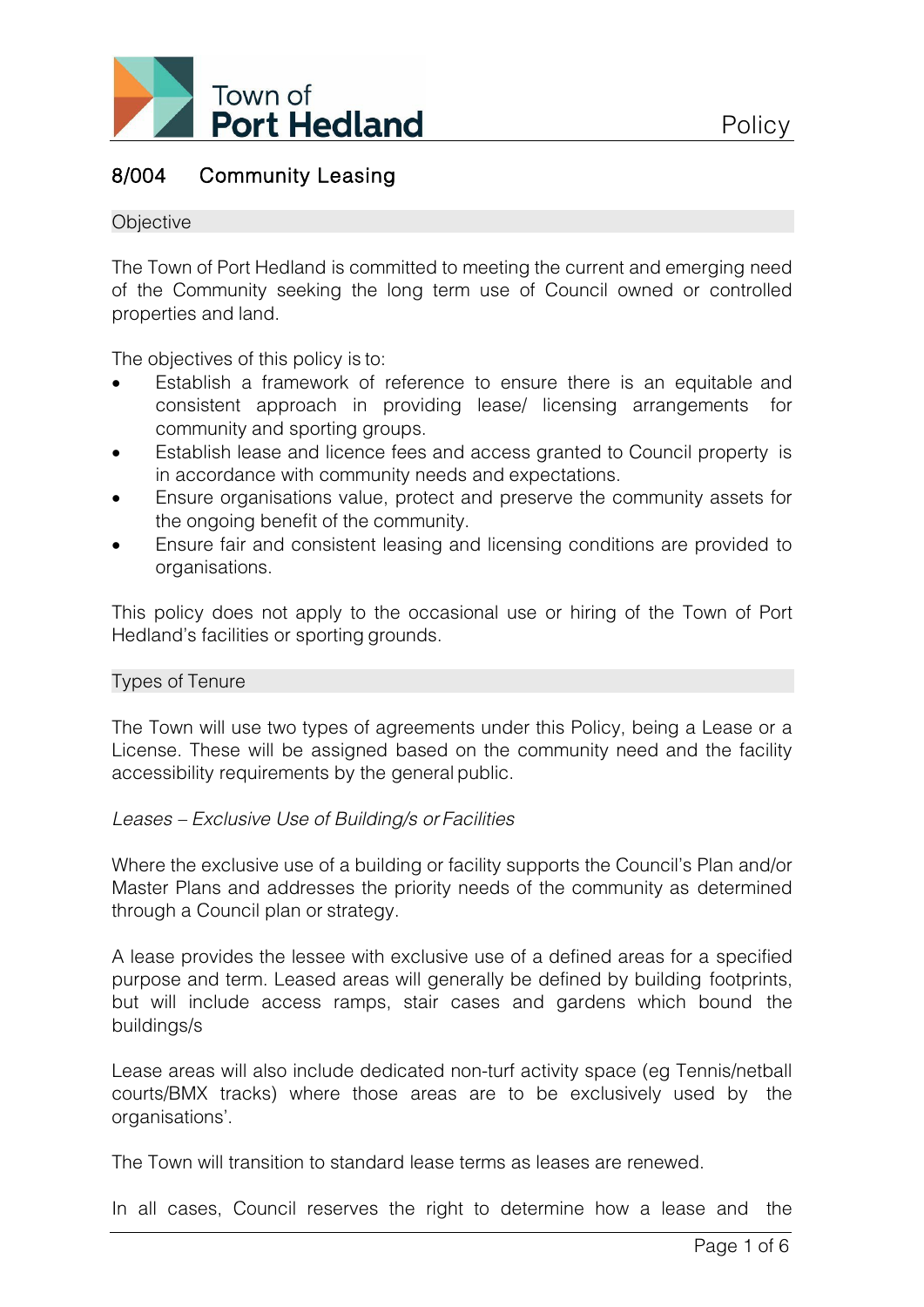

appropriate lease area is characterized but will take into considerations the future development plans of the Town and the Lessee.

### *License– Shared Use*

Where the shared use of a building or facility supports the Council's Plan and/or Master Plans and addresses the priority needs of the community as determined through a Council plan or strategy.

A license provides the occupant with nonexclusive use of a defined license area for a specified purpose and term. License or permit areas will generally be defined by building footprints and surrounds where the Town determines that exclusive use is not required, or where a facility or space within a facility is shared between two or more organisations.

#### **Content**

### *Terms of Lease*

Lease terms will be in accordance with the Management Order held over the Reserve and no more than 21 years.

All leases will have a common expiry date of 30 June in each year.

Incoming leases will not pay less than the current year rental (a full annual lease fee will be applied regardless of lease commencement date).

The fee for Community leases would be set each year by the Council as part of the annual budget process.

Commercial leases will be negotiated on a case by case basis in line with the nature of the activity being undertaken.

All leases will have a maintenance schedule attached which sets out the responsibility for the maintenance of the facility/asset between the Town and the lessee. The schedule will be individualized for each lease.

### *Approval Process*

All leases require Ministerial approval prior to final execution.

### *Process enquiries and application for Lease*

All enquiries for the lease of land under council's control for all uses including but not limited to; sporting, community, educational, and commercial organisations shall be referred to Property Management Coordinator for consideration against the management order held over that Reserve.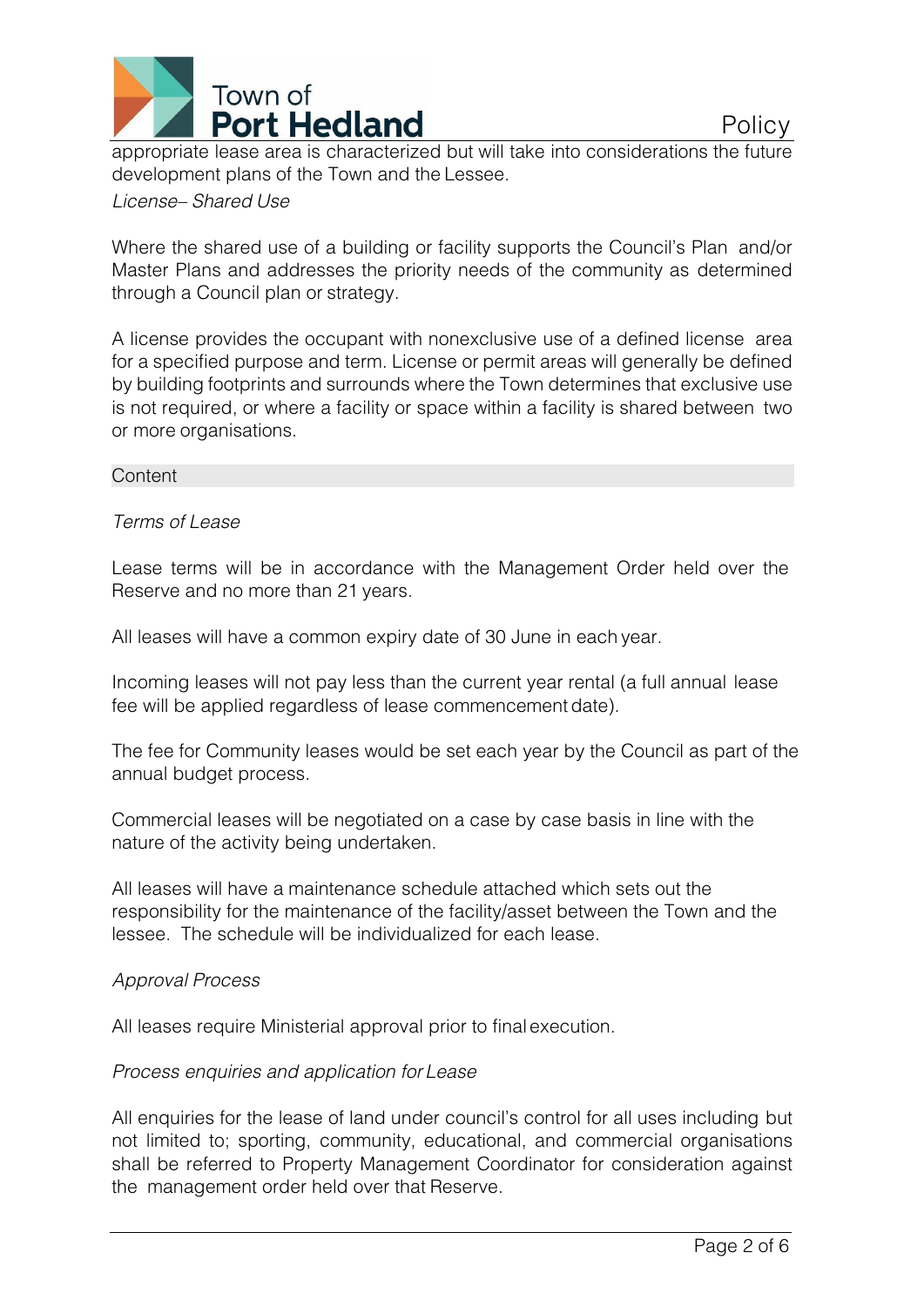

Maximum utilisation of Council Property is promoted with consideration given to community demand and capacity of facilities to cater for use.

'Community Group' use of Council Property is given priority over other uses particularly where:

- Local community groups do not have ready access to any other types of facilities in which to conduct their activities;
- A Council strategic objective/s is achieved by supporting such use; or
- There is a clear social benefit to be achieved by the use/activity, including access for multi-cultural groups, aged people, family groups and other population groups.

'Community Agency' use is granted to organisations and groups who can demonstrate:

- Clear relevance with Council's strategic objectives as expressed through Council plans, strategies or policies; or
- A clear social benefit for the community and in particular demographic groups identified as being in need.

'Commercial' use is granted on a lower priority basis in relation to community groups and agencies to ensure utilization of a facility and where:

- There is a demonstrated benefit to the community from the commercial activity that is being conducted;
- The use complements other uses of a facility at a time when the facility would otherwise be vacant;
- Building business sector partnerships has a benefit to the facility in potential sponsorship and increased revenue; or
- Commercial use does not displace community group or agency use.

# *Area of Lease*

Lease boundaries will be based on the area granted exclusively to a Lessee, not limited to the footprint of the building on the parcel.

# *Keys*

The Town will be provided with a complete set of keys for the premises.

Town staff requiring access will provide 48 hours written notice for right of entry, except in the case of emergency works being required. The Town will provide the Lessee with information pertaining to the late nature of entry and of any works that are undertaken.

# *Rates and Charges*

Any lease granted under the conditions of this policy will incur an annual leasing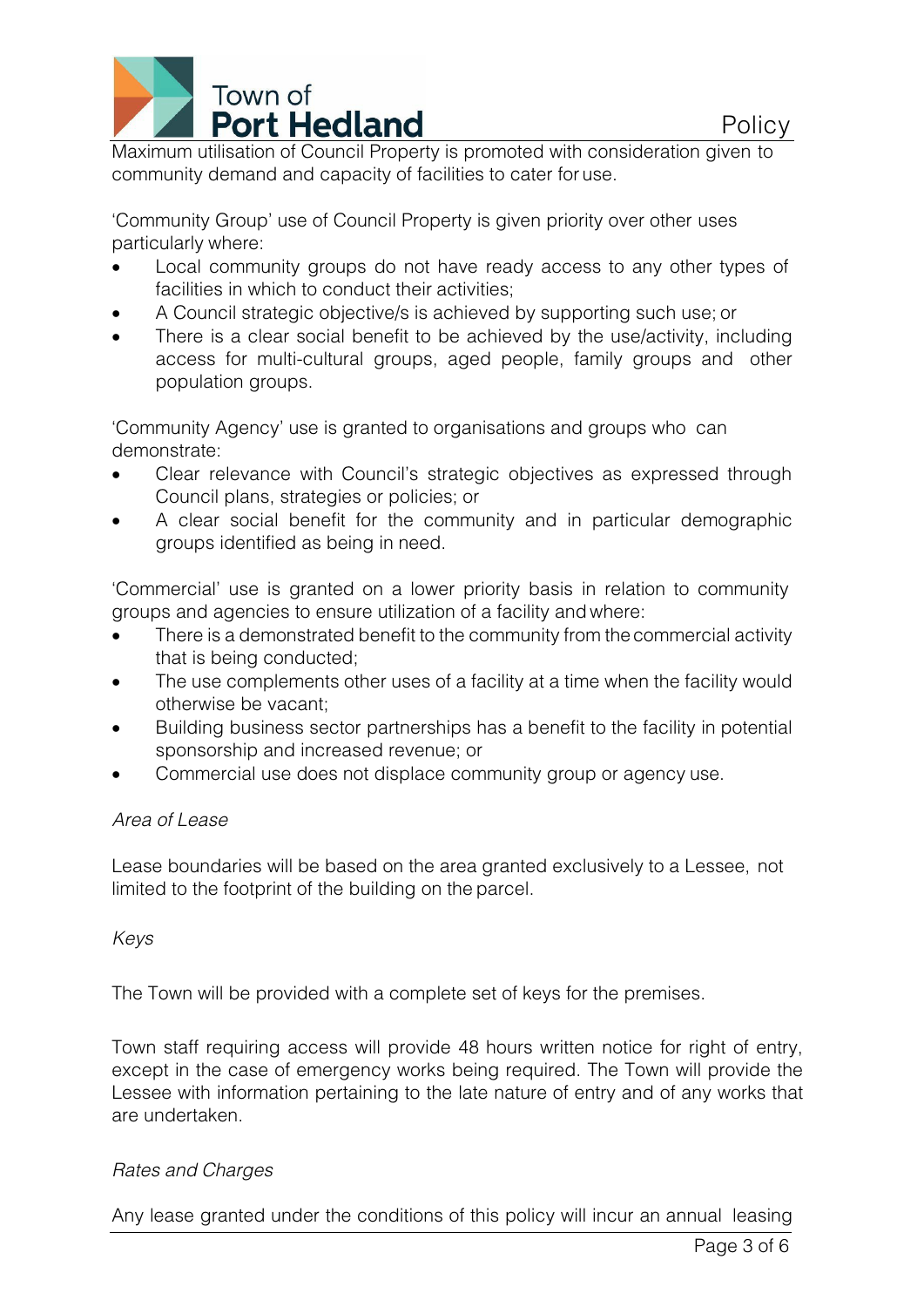

fee as per the approved schedule of fees and charges, which are determined by Council.

Lessees will be responsible for the payment of rates and charges against the lease based on both general and specific terms as set out in the leasedocumentation.

The net community benefit of any organisation seeking to lease Town of Port Hedland asset will be measured in order to consider any financial subsidies, grants or discounts that Council offers in respect of that use.

A standard terms document will be used for all leases in an endeavour to ensure transparency and equity for all groups.

## *Maintenance of Lease Premises*

The Town will be responsible for the structural integrity of the premises for the term of the lease.

The Lessee shall, at the Lessee's cost, maintain all premises to Town asset maintenance standards as set out in the schedule to the lease. Damage that is not assessed as being fair wear and tear will be rectified at the expense of the lessee.

### *Annual Inspections*

The Town will complete an annual inspection of the facility that will include:

- Internal check
- Plumbing
- Electrical
- Landscape
- External check

### *Ownership of Improvements*

All fixed improvements constructed or installed upon the leased premises within the leased area will vest to the Town upon the time they are constructed or installed. The removal of any fixed improvements by a Lessee at the expiry or sooner determination of the lease will be subject to the consent of the Town being obtained prior to any removal occurring.

### *Insurances to be effected*

Lessees will be responsible for the procuring, at their own cost, such insurances as are required by the Town in respect of their occupation and use of the leased premises and in accordance with the specific conditions of any leaseissued.

The Town will be responsible for insuring the fabric of the premises. This cost will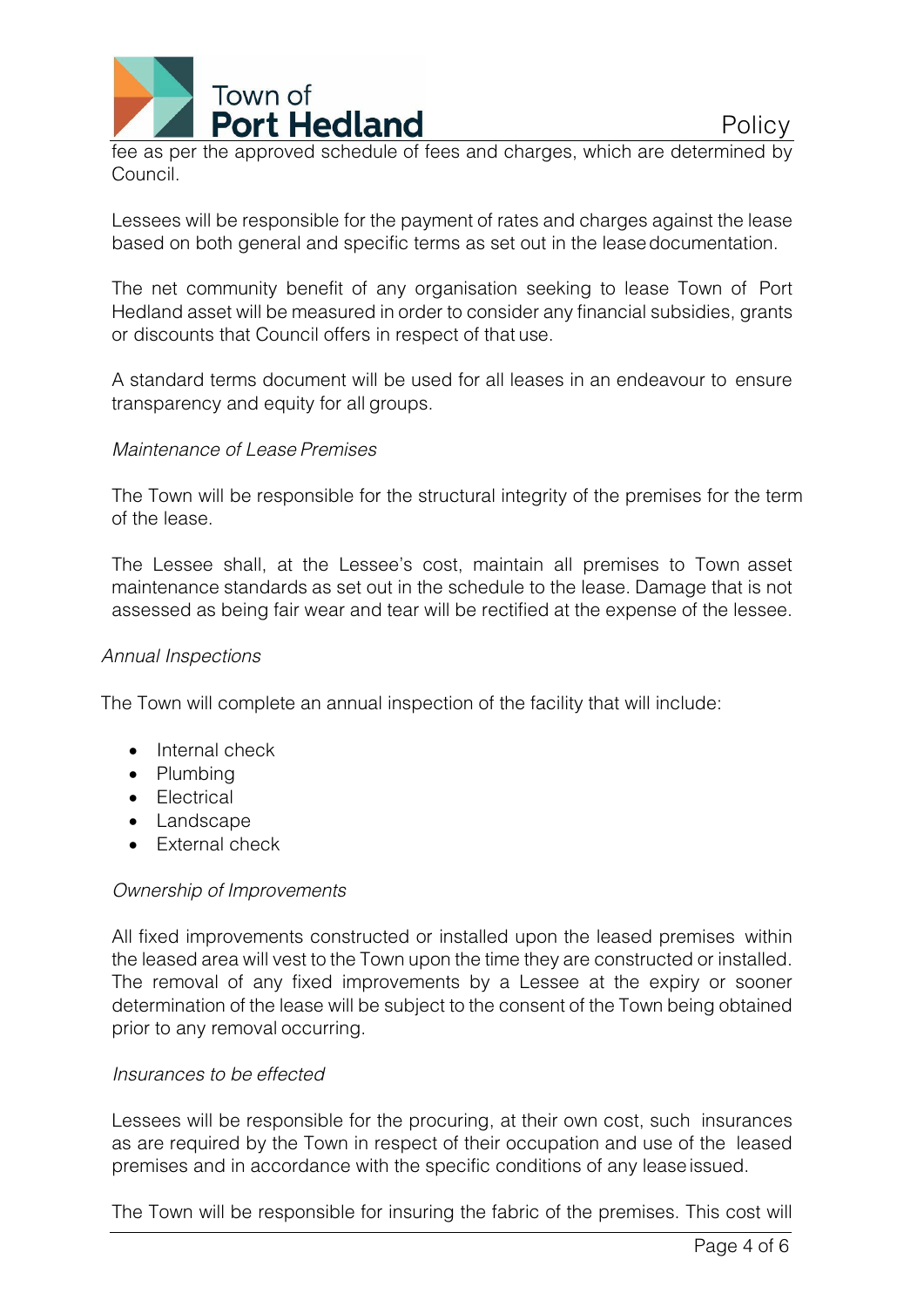

be invoiced to the lease holder. In the event of a shared use facility an assessment will be made on the costs to be borne by the individual groups based on usage of the premises.

All lessees are responsible for securing their own Public Liability Insurance up to the amount as agreed by the Town and according to Council's risk management appetite..

# *Reporting*

Lessees will be required to supply relevant documentation as per lease terms which may include but not be limited to:

- Annual General Meeting minutes
- Audited annual financial statements and reports
- A list of office bearers and contact details; Annual Certificate of Currency
- Incorporated Association Extract

# *Termination*

The Town reserves the right to terminate the lease or license prior to the expiry of the term if the land is required for the Council's infrastructure planning or construction requirements. In the event of an agreement being terminated for this reason, the Town will provide appropriate notification to the organisation and if possible, will make reasonable attempts to relocate the tenant to a suitable alternative facility.

# *Compliance with Tenure Agreements*

By entering into a tenure agreement over Council owned or controlled land, Organisations accept and agree to all conditions of the lease or license. Organisations acknowledge that access to community land is offered to enhance the physical activity, social interaction and cultural development of the community. Accordingly, lessees and occupants must not conduct, nor permit to occur, any illegal, immoral or offensive acts on Council owned or controlledland.

Failure to comply with the conditions of the lease, licence or permit to occupy may result in Council terminating or not offering renewal of the tenure arrangement. All existing agreements will be transitioned in accordance with review mechanisms within the Lease or by application.

# **Definitions**

*"Asset"* are the future economic benefits controlled by the Town of Port Hedland as a result of a past transaction or event whereby;

- Its value can be measured reliably;
- Its value must exceed a stated materiality threshold being \$5,000 or form part of a network asset group; and